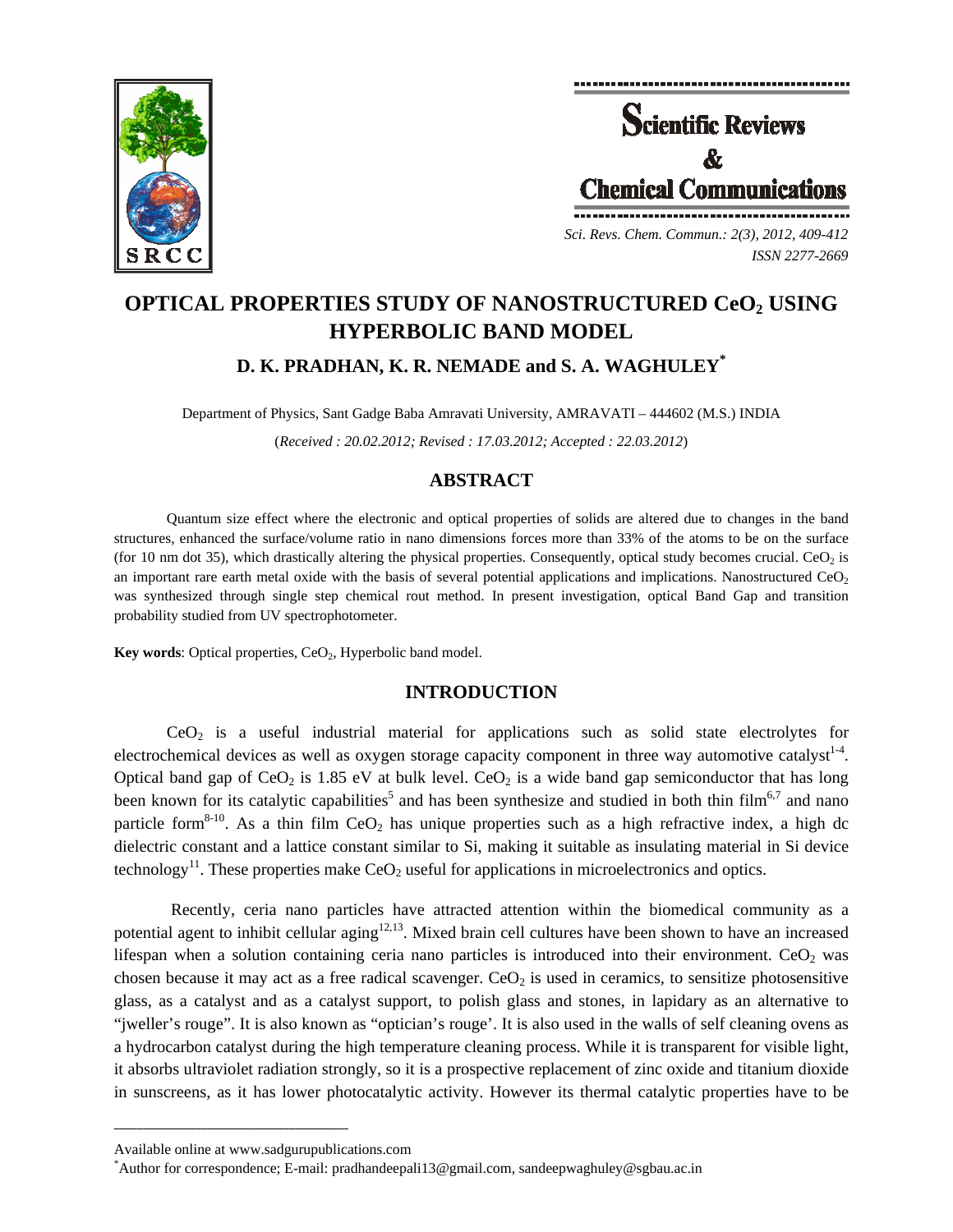decrease by coating the particles with amorphous silica or boron nitride. The use of these nano particles, which can penetrate the body and reach internal organs, has been criticized as unsafe<sup>14</sup>.

In this present article, synthesis of  $CeO<sub>2</sub>$  nano particles synthesized through chemical single step method by varying concentration of hexamethylenetetramine (HMT) in constant 1M cerous nitrate at room temperature. Materials were characterized by UV-visible spectrophotometer.

## **EXPERIMENTAL**

AR grade (SD fine, India) chemicals were used in present work. The  $CeO<sub>2</sub>$  was synthesized by single step chemical method. The hexamethylele tetramine (HMT) with different concentration (0.25-1 M) was dissolved in 5 ml double distilled water separately. After rigorous stirring, 1 M cerous nitrate was added in the solution. The reaction was stand for 4 h. The precipitate so obtained was vacuum filtered and filtrate was first dried at room temperature of 24 h and sintered at 100°C for 3 h. In this way, four samples of  $CeO<sub>2</sub>$  were prepared. The samples were characterized by UV-Vis analysis on Perkin Elmer Spectrophotometer.

#### **RESULTS AND DISCUSSION**

#### **Optical band gap analysis with hyperbolic band model**

The UV-vis analysis was carried out to know the optical properties of prepared samples. The particle size of the samples was estimated roughly from optical band gap value using hyperbolic band model. The UV-vis spectra of samples were displayed in Fig. 1, 2, 3, 4. This analysis provides optical information of synthesized  $CeO<sub>2</sub>$  sampels. Using various models regarding the optical properties can apply to this data, gives very interesting result. In our present investigation we apply hyperbolic band model to study the optical properties of prepared samples and the particle size also computed from same model.

| <b>S. No.</b>  | <b>Sample</b> | Optical band gap<br>(eV) | <b>Quantum dot radius</b><br>$(R)$ nm |
|----------------|---------------|--------------------------|---------------------------------------|
|                | $0.25$ M HMT  | 3.25                     | $2.77$ nm                             |
| $\overline{2}$ | $0.50$ M HMT  | 3.41                     | $2.91$ nm                             |
| 3              | $0.75$ M HMT  | 3.40                     | $2.59$ nm                             |
| 4              | 1 M HMT       | 3.41                     | $2.58$ nm                             |

Table 1: Values of absorption wave length, optical band gap and quantum dot radius (R) of CeO<sub>2</sub> of **different concentration of HMT** 

By considering shifting in absorption edge towards lower wavelength in  $CeO<sub>2</sub>$  samples, average crystallite (particle) size has been estimated by using the hyperbolic band model<sup>154</sup>.

$$
R = \sqrt{\frac{2\pi^2 h^2 E_{bulk}}{m^*(E_{nano}^2 - E_{bulk}^2)}}
$$
...(1)

where,  $E_{bulk}$  is bulk band gap,  $E_{nano}$  is band gap of nanomaterial,  $m^*$  is effective mass of electron  $(m*=29.15\times10^{-31} \text{ kg})$ .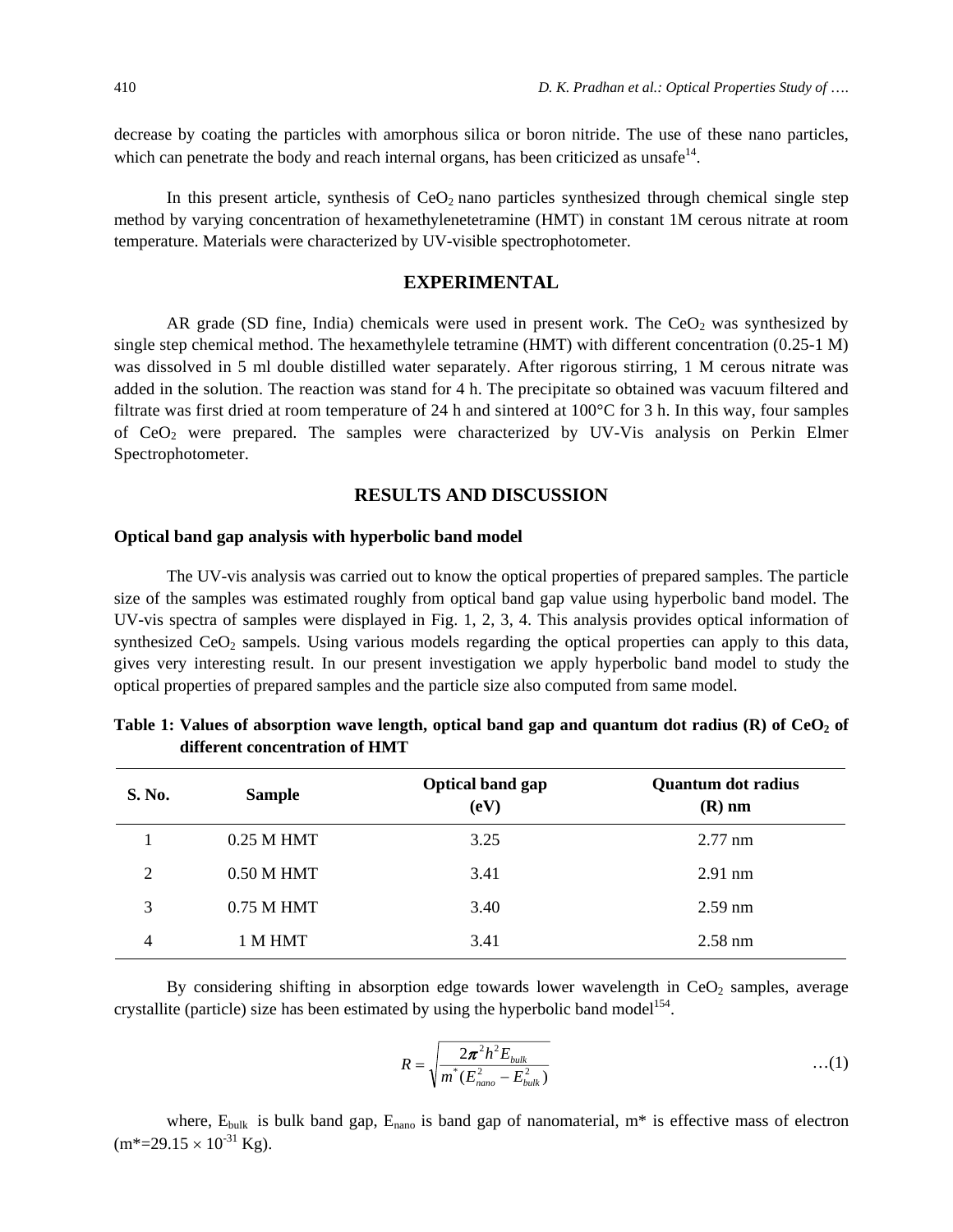



**Fig. 5: Plot between HMT concentration versus optical band gap**



**Fig. 6: Plot between HMT concentration versus quantum dot radius (nm)**